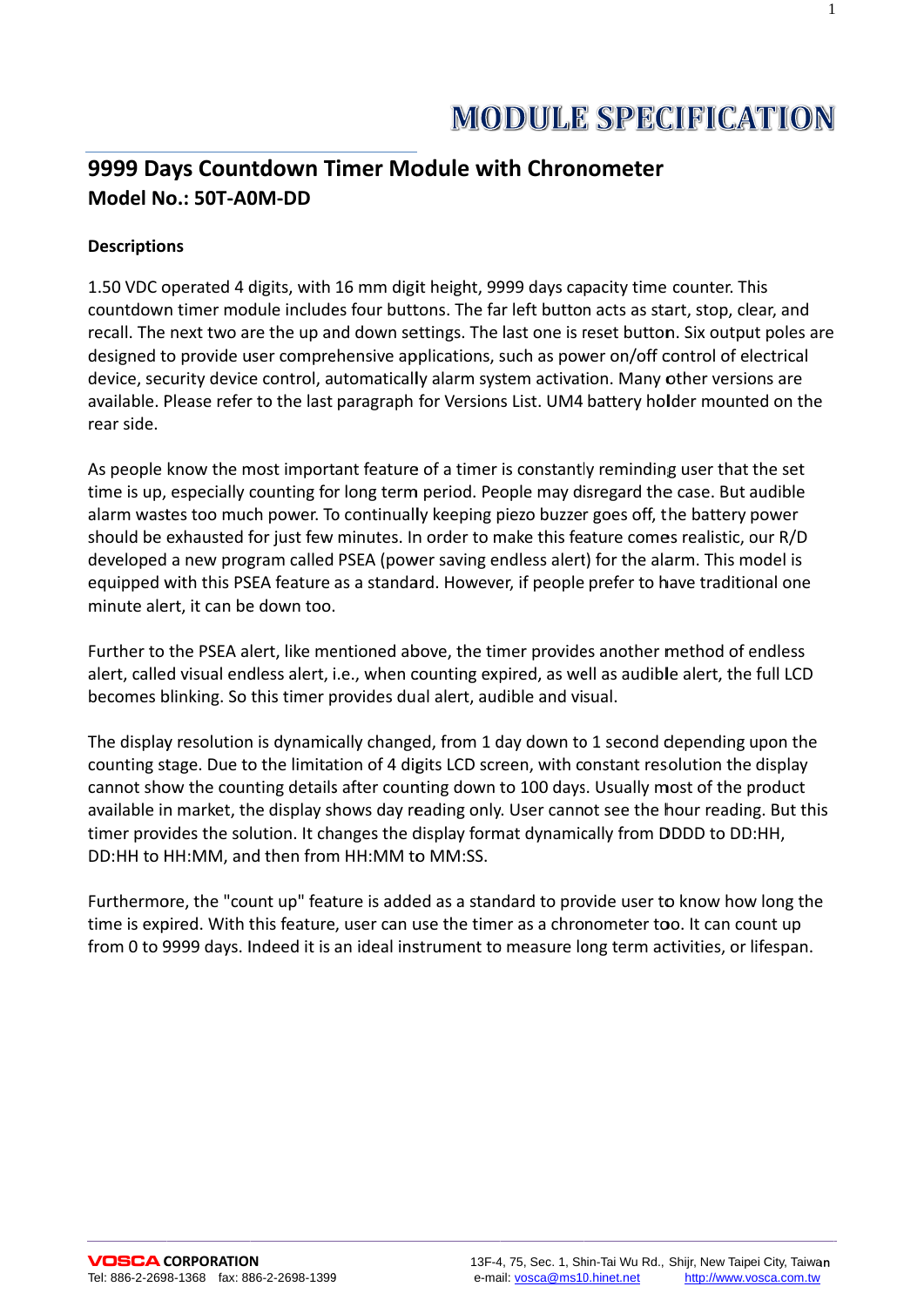

#### **Main Features**

- Maximum Capacity: 9999 days
- Resolution: Dynamic, from 1 day down to 1 second  $\equiv$
- $\equiv$ Setting interval: 1 day
- 4 keys: Start/Stop/clear/recall, Up, Down, and Reset
- Automatically memory recalls the display to the last programmed time
- Depending upon the counting status, the display automatically changed to an appropriate format
- Power: 1.5 VDC, UM4 battery holder mounted on rear side normally  $\equiv$
- PSEA (Power Saving Endless Alert) normally for this model
- $-$  Count up after counting down to zero
- Various output poles for special application are available upon request

#### **Specifications**

- $\Diamond$  Physical Size: PCB Size: 70 x 51.2 mm Plastic Frame: 58 x 40 mm Thickness: 7 mm (battery holder not included)
- $\Diamond$  LCD Display Screen Size: 49.3 x 22.3 mm Number of Digit: 4 digits Digit Height: about 16.00 mm
- $\Diamond$  Button: tact s/w, 5 mm height; externally connection is possible
- $\Diamond$  Power Source: +1.5VDC, use one piece of UM4(AAA), battery holder mounted; externally input is possible
- $\Diamond$  Alert Method: audible and visual; PSEA piezo beep, and LCD blinking
- $\Diamond$  Technical Data: Operating Voltage:  $+1.20 - + 1.70$  volts Typical Current Drain: 3µA in normal condition; 400 µA at alarm mode Operation Temperature: -10 ~ +50 °C Storage Temperature: -20 ~ +60 °C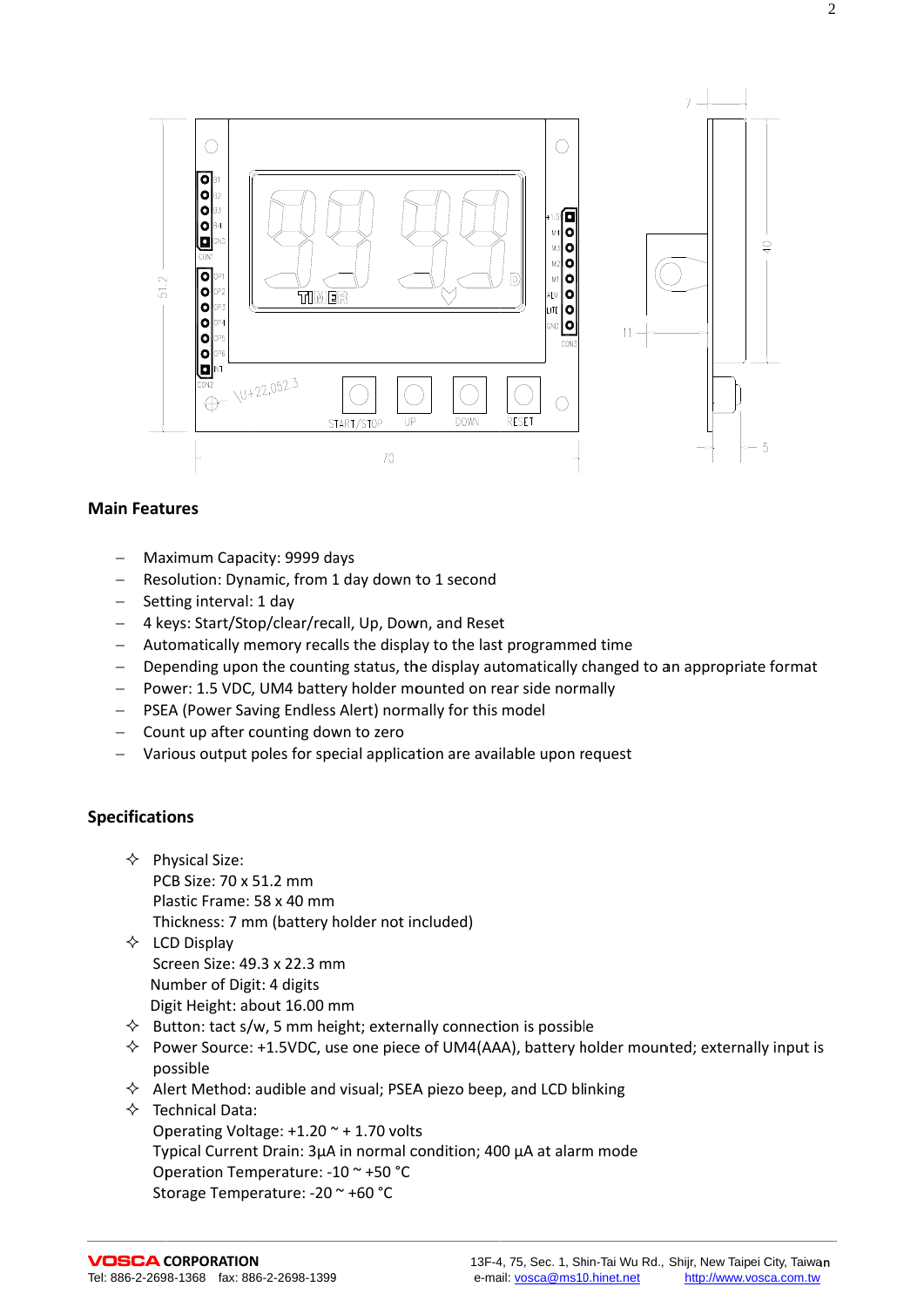#### **Applications**

Audible Alarm:

Power saving endless alert (PSEA), beeps 6 times, then waits for 10 seconds and repeat Output Poles (at CON1 & CON3):

- B1: After counting to zero, provides 2.5 sec "OFF", 0.5 sec "ON" for 6 times, then wait for 10 sec and then repeat again. Never stop unless "Stop" key is depressed.
- $B2:$ After counting to zero, provides 1 sec "ON", 1 sec "OFF" for 1 minute.
- B3: After counting to zero, provides level high (1.5VDC) for 1 minute
- Power "ON" auto-start counting (application details upon request) **B4:**
- LITE: Deliver level high (1.5VDC) signal during counting
- ALM: Aural alarm output, 4K Hz for 1 minute, or PSA alert signal

a) Wave Form of each Output Pole at Timer Countdown to zero:



b) Action Chart of each pole :

|              | Start Counting        | Time Up                                |  |
|--------------|-----------------------|----------------------------------------|--|
|              |                       | Keep action until "STOP" key depressed |  |
| B1 Pole      |                       |                                        |  |
|              |                       |                                        |  |
|              |                       | +1.5V for 1 minute                     |  |
| $B2/B3$ Pole |                       |                                        |  |
|              |                       |                                        |  |
|              | +1.5V during counting |                                        |  |
| LITE Pole    |                       |                                        |  |

Pin Connection for Keys (at CON3):

M1: connect to 1.5 VDC to "Start", "/Stop", "Clear", and "Recall"

M2: connect to 1.5 VDC to adjust "Up"

M3: connect to 1.5 VDC to adjust "Down"

M4: connect to 1.5 VDC to erase the display reading

#### Additional Features Available upon Request

- Disable count up after countdown to zero  $\bullet$
- Alarm Method: Instead of PSEA audible alert, regular 1 minute piezo beep  $\bullet$
- Various signal output and control poles for different application (please refer to the previous paragraph)